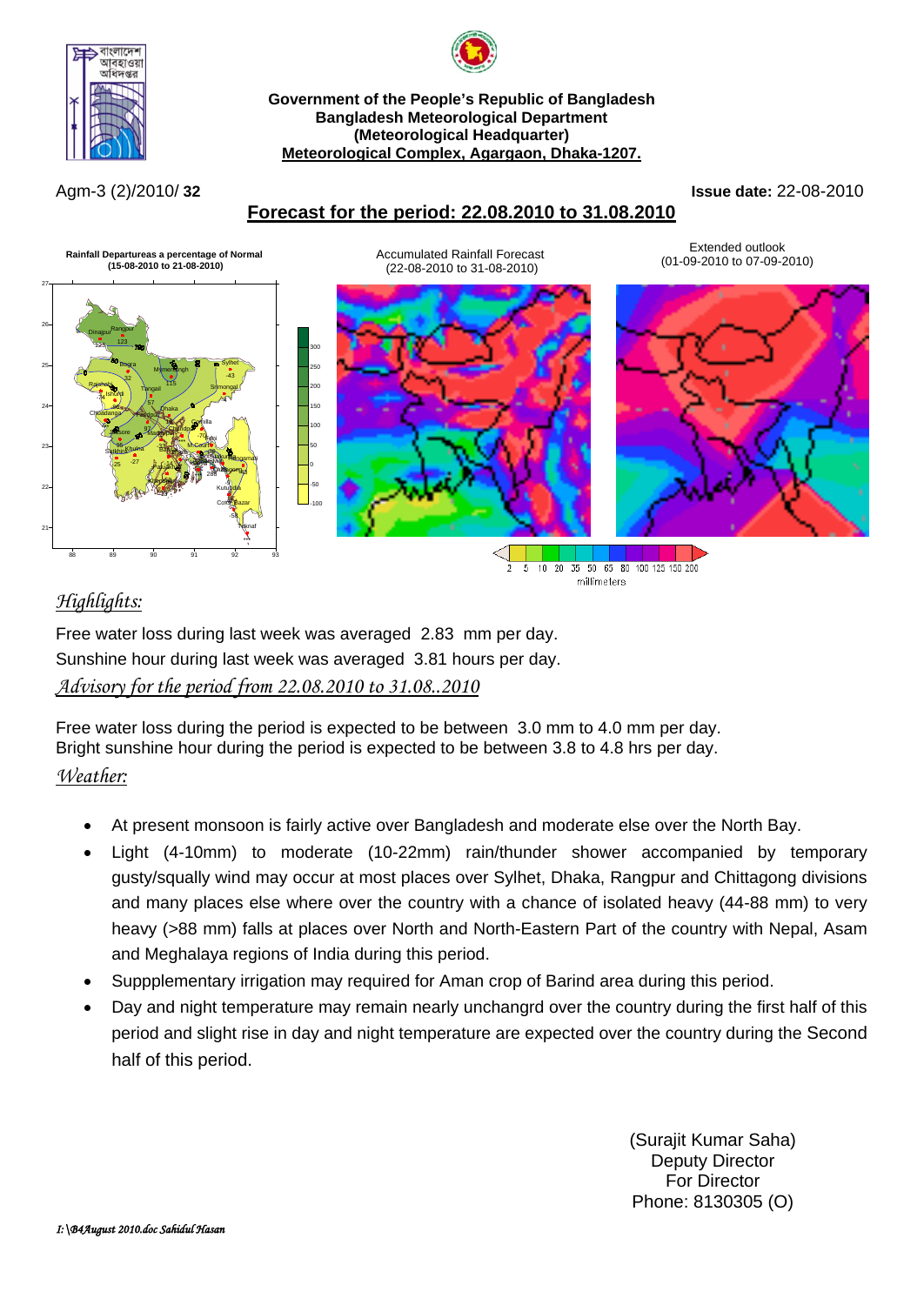## **Bengali Version**

#### **Forecast for the period: 22.08.2010 to 31.08.2010**



#### *প্ৰধান বৈশিষ্ট্য সমুহঃ-*

গত সপ্তাহে বাম্পীভবনের দৈনিক গড় ২.৮৩ মিঃমিঃ ছিল। গত সপ্তাহে সূর্যকিরণ কালের দৈনিক গড় ৩.৮১ ঘন্টা ছিল।

## পুৰ্বাভাসঃ- ২২-০৮-২০১০ খঃ থেকে ৩১-০৮-২০১০ খঃ পৰ্য<sup>ন্</sup>ড়।

এ সময়ে বাম্পীভবনের দৈনিক গড মান ৩.০ মিঃমিঃ থেকে ৪.০ মিঃমিঃ থাকতে পারে । এ সময়ে সূর্যকিরণকালের দৈনিক গড় মান ৩.৮ ঘন্টা থেকে ৪.৮ ঘন্টা থাকতে পারে।

#### *আবহাওয়াঃ-*

- বর্তমানে মৌসমী বায়ু প্রবাহ বাংলাদেশের উপর মোটামুটি সক্রিয় এবং উত্তর বঙ্গোপসাগরে মাঝারী ধরণের সক্রিয় রয়েছে।
- এ সপ্তাহে সিলেট, ঢাকা, রংপুর ও চট্টগাম বিভাগের অধিকাংশ স্থানে এবং দেশের অন্যত্র অনেক স্থানে দমকা অথবা ঝড়ো হাওয়াসহ হালকা (৪-১০ মিঃমিঃ) থেকে মাঝারী (১০-২২ মিঃমিঃ) ধরণের বৃষ্টি / বজ্র বৃষ্টি হতে পারে। সেই সাথে দেশের উত্তর এবং উত্তর পূর্বাংশের দু'এক স্থানসহ নেপাল, ভারতের আসাম ও মেঘালয় অঞ্চলে বিক্ষিগুভাবে ভারী (৪৪-৮৮ মিঃমিঃ) থেকে অতিভারী (>৮৮ মিঃমিঃ) বর্যণের সম্ভাবনা রয়েছে।
- এ সপ্তাহে বরেন্দ্র অঞ্চলে আমন ফসলের জন্য সম্পূরক সেচের প্রয়োজন হতে পারে।
- এসপ্তাহে দিন ও রাতের তাপমাত্রা সামান্য হাস পেতে পারে।

(সুরজিত কুমার সাহা) উপ-পরিচালক পরিচালকের পক্ষে ফোনঃ ৮১৩০৩০৫ (দপ্তর)